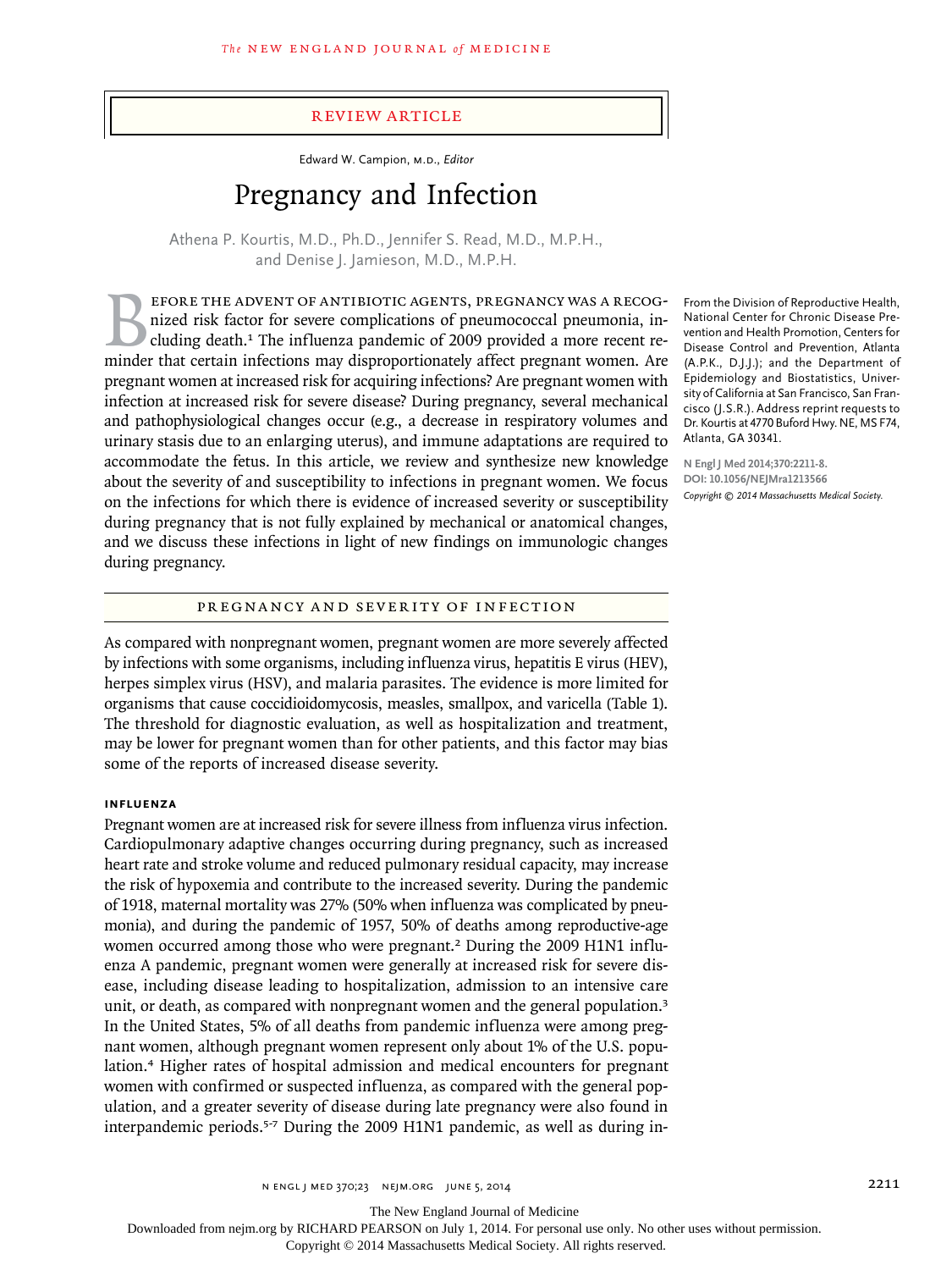terpandemic periods, women in the third trimester of pregnancy were at increased risk for severe disease (e.g., disease requiring admission to an intensive care unit or resulting in death), as compared with women in an earlier stage of pregnancy.4,6,8

# **hev Infection**

Infection with HEV is also more severe in pregnant women, with high mortality during the third trimester. In areas in which HEV infection is highly endemic (India, Southeast Asia, the Middle East, and Africa), it can be a major cause of maternal death and fetal loss. The pathophysiological basis of this increased mortality is not well understood. In a review of all consecutive cases of acute liver failure from 1989 to 1996 in a region of India in which HEV infection is endemic, 49 of 83 women of childbearing age with acute liver failure were pregnant (33 in their third trimester). In 47 of these pregnant women, the liver failure was due to HEV infection.9 In a case series from India, 33 to 43% of pregnant women with HEV infection had severe disease or infection that led to fulminant hepatic failure.<sup>10</sup> A review indicated that the case fatality rate among pregnant women with HEV infection is between 15% and 25%, as compared with a range of 0.5 to 4% in the population overall. $11$ Among 220 consecutive pregnant women presenting with jaundice caused by acute viral hepatitis,

**Table 1. Infections Associated with Increased Susceptibility or Severity among Pregnant Women, and Relevant Clinical Guidance, According to the Strength of the Evidence for an Association.**

| <b>Infection</b>                                                            | Increased<br><b>Susceptibility</b> | Increased<br><b>Severity</b> | Prevention<br><b>Strategies</b>                                                                                                                         | Management<br>Strategies*                                                                       |
|-----------------------------------------------------------------------------|------------------------------------|------------------------------|---------------------------------------------------------------------------------------------------------------------------------------------------------|-------------------------------------------------------------------------------------------------|
| <b>Stronger evidence</b>                                                    |                                    |                              |                                                                                                                                                         |                                                                                                 |
| Influenza                                                                   | No                                 | Yes                          | Influenza vaccination; antiviral<br>prophylactic medication for<br>selected patients                                                                    | Early identification; early antiviral<br>therapy; supportive care                               |
| Hepatitis E virus infection                                                 | <b>No</b>                          | <b>Yes</b>                   | Sanitation programs                                                                                                                                     | High index of clinical suspicion;<br>supportive care                                            |
| Herpes simplex virus infection<br>(dissemination with primary<br>infection) | No                                 | Yes                          | Protection from sexually transmitted<br>infections during pregnancy                                                                                     | High index of clinical suspicion;<br>antiviral therapy; supportive care;<br>care of the newborn |
| Malaria (mainly due to Plasmodium<br>falciparum)                            | Yes                                | Yes                          | Intermittent preventive therapy;<br>insecticide-treated bed nets (for<br>areas where malaria is endemic);<br>appropriate prophylaxis (for<br>travelers) | Early identification; appropriate<br>antimalarial therapy; supportive<br>care                   |
| Listeriosis                                                                 | Yes                                | No                           | Dietary guidance                                                                                                                                        | Early identification; appropriate anti-<br>microbial therapy; care of the<br>newhorn            |
| More limited evidence                                                       |                                    |                              |                                                                                                                                                         |                                                                                                 |
| Measles                                                                     | No                                 | Yes                          | Vaccination                                                                                                                                             | High index of clinical suspicion;<br>supportive care                                            |
| Smallpox                                                                    | <b>No</b>                          | Yes                          | Vaccination                                                                                                                                             | Very high index of clinical suspicion;<br>supportive care                                       |
| Human immunodeficiency virus<br>type 1 infection                            | Yes                                | No                           | Consistent and correct condom use;<br>protection from sexually trans-<br>mitted diseases during<br>pregnancy                                            | Early identification; antiretroviral<br>therapy                                                 |
| Varicella                                                                   | No                                 | Yes                          | Vaccination                                                                                                                                             | Appropriate antiviral therapy;<br>supportive care                                               |
| Coccidioidomycosis                                                          | No                                 | Yes                          | No proven methods of prevention                                                                                                                         | Early identification; appropriate<br>antifungal therapy                                         |

\* Infections for which there should be a higher or very high index of clinical suspicion are those that must be considered by the clinician despite being rare diagnoses in some areas.

The New England Journal of Medicine

Downloaded from nejm.org by RICHARD PEARSON on July 1, 2014. For personal use only. No other uses without permission.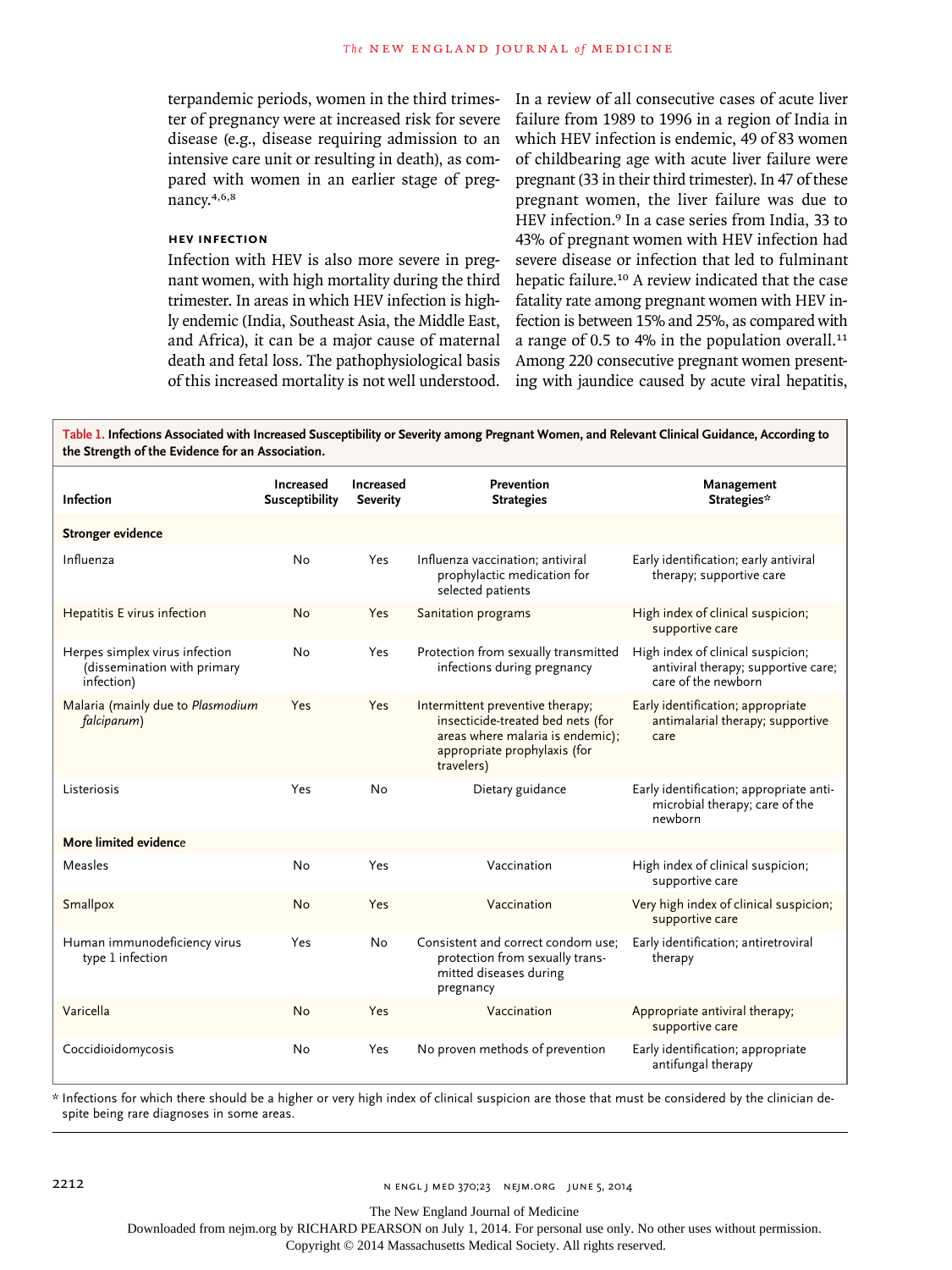fulminant hepatic failure and death were more common among women with HEV infection than among those without HEV infection (relative risk of fulminant hepatic failure, 2.7; relative risk of death, 6.0).<sup>12</sup>

#### **HSV Infection**

Pregnant women with primary HSV infection have an increased risk of dissemination and hepatitis (an otherwise rare complication in immunocompetent adults), particularly during the third trimester. To date, 27 cases of HSV hepatitis during pregnancy have been reported.<sup>13</sup> After patients with immunosuppression, pregnant women are the largest group of adults with disseminated HSV infection; in one review, the mean gestational age at presentation was 31 weeks, and the case fatality rate was 39% for both mothers and neonates.14 Other reviews have confirmed a high burden of HSV hepatitis among pregnant women $15,16$ ; however, data on the incidence of primary HSV infection among pregnant women are limited. Recurrences of genital HSV infection increase in frequency during pregnancy, $17$  although the clinical characteristics of recurrent genital HSV infection are similar in pregnant women and nonpregnant women.

# **Malaria**

The severity of (and susceptibility to) *Plasmodium falciparum* malaria is determined by the level of immunity, which depends mainly on the intensity and stability of malaria transmission. In areas of low or unstable transmission, infected women become symptomatic, and, if untreated, the infection can progress rapidly to complications, with a high case fatality rate. In three districts in India, 23% or more of maternal deaths between 2004 and 2006 were attributable to malaria, which was the most common cause of maternal death during pregnancy.18 Pregnant women have a risk of severe malaria that is three times as high as that among nonpregnant women; a median maternal mortality of 39% has been reported in studies in the Asia–Pacific region. Maternal death also has been reported in association with *P. vivax* infection.<sup>18</sup>

In areas of high transmission, most women harboring parasites do not present with symptoms. It was thought that, in such areas, cases of severe or fatal malaria during pregnancy were rare. However, the numbers of maternal deaths from malaria in sub-Saharan Africa may have been underestimated, and malaria during pregnancy may be an important direct cause of maternal complications and death.19,20 Of pregnant women who are symptomatic, the majority are women having their first pregnancy; women who have been pregnant more than once and who live in areas where malaria is highly endemic are less likely to present with clinical signs or symptoms of malaria, even if they have high parasite loads.<sup>20,21</sup> The predominant theory to explain this phenomenon is that *P. falciparum* parasites accumulate selectively in the placenta, and particular antigenic variants interact with syncytiotrophoblastic chondroitin sulfate A.22 Women have a malaria episode caused by chondroitin sulfate A–binding parasites during their first pregnancy because they lack immunity to antigenic variants presented by these strains (even though they may be immune to other antigenic variants of parasites that bind endothelial receptors from previous infections) and are thus highly susceptible to the new infection.

# **Coccidioidomycosis**

Several reports and case series have suggested that pregnancy is a risk factor for the development of severe and disseminated coccidioidomycosis**,** particularly during the third trimester and the immediate postpartum period, with an estimated rate of 7.7 to 11 cases per 10,000 pregnancies.<sup>23-25</sup> However, the rate of disease during pregnancy was much lower than expected in a large 1988 survey of records from three delivery centers in Tucson, Arizona, covering more than 47,000 deliveries.26 During the 1993 epidemic in Kern County, California, only 32 cases were identified among pregnant women, a lower number than expected; disseminated disease occurred in 3 of these cases, with no maternal deaths,<sup>27</sup> which suggested that many pregnant women have asymptomatic or clinically mild disease. Taken together, these data suggest that the incidence of coccidioidomycosis is decreasing and that pregnant women may not be at increased risk for dissemination.

# **Varicella**

Early studies postulated that pregnancy, particularly in the third trimester, is a risk factor for severe varicella. These studies involved mostly case reports or small case series.<sup>28-30</sup> In a 1990 review of 34 published cases of varicella pneumonia, mortality among pregnant women was 35%,<sup>28</sup>

The New England Journal of Medicine

Downloaded from nejm.org by RICHARD PEARSON on July 1, 2014. For personal use only. No other uses without permission.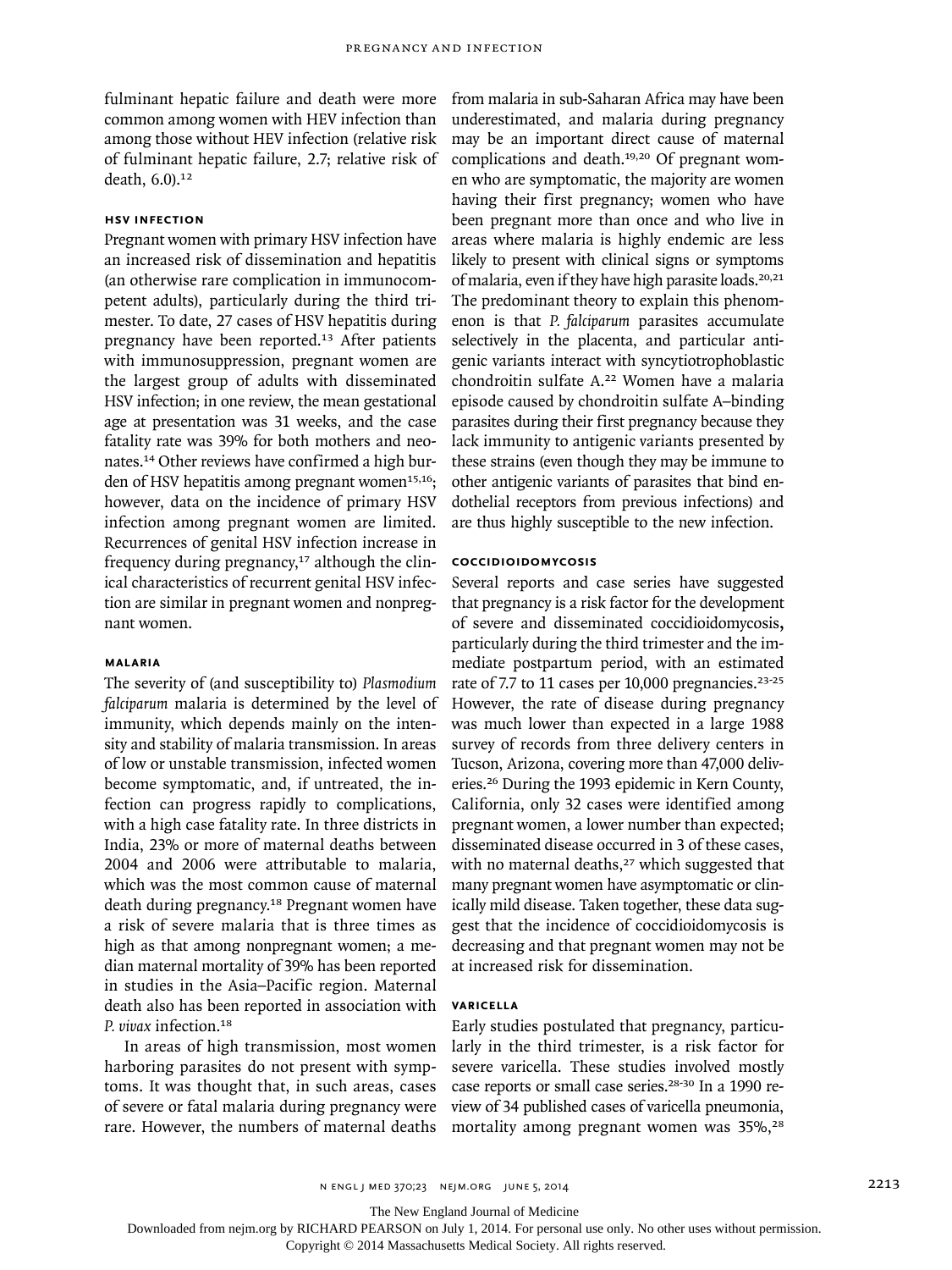higher than that among nonpregnant adults, reported as 11.4% in another study.<sup>31</sup> Paryani and Arvin reported a varicella pneumonia rate of 9%, with one death among 43 pregnant women with varicella.30 A review of reports published from 1965 to 1989 on varicella pneumonia in adults showed that of 99 cases, 46 were in women; 28 of these women were pregnant (21 in the third trimester). This suggested an increased rate of varicella pneumonia during pregnancy; however, mortality among pregnant women (10%) was not higher than that among men and nonpregnant women.29 Other studies do not support the idea that illness due to varicella is more severe during pregnancy. In a New York City survey for the period from 1957 to 1964, only 1 of 144 women with varicella died.<sup>32</sup> In a study from Britain and Germany, in which 1373 women with varicella were followed during pregnancy, no maternal deaths were reported.<sup>33</sup>

# PREGNANCY AND SUSCEPTIBILITY TO INFECTION

In contrast to the rather strong evidence for increased severity of certain infections among pregnant women, the evidence regarding initial susceptibility is weaker. The evidence for increased susceptibility during pregnancy is most credible for infections with organisms such as *P. falciparum* and *Listeria monocytogenes*, both of which have tropism for the placenta; evidence is more limited for human immunodeficiency virus type 1 infection (Table 1).

#### **Malaria**

The harmful effects of malaria (mainly due to *P. falciparum*) during pregnancy — maternal anemia, low birth weight, and preterm birth — have long been recognized.<sup>19</sup> In areas of stable endemic transmission (e.g., sub-Saharan Africa), up to 25% of pregnant women have acute infection, leading to placental malaria34; this frequency is higher than that among nonpregnant women.35,36 In several studies in Africa and Asia, the prevalence of malarial parasitemia was found to be higher among pregnant females than among nonpregnant females 15 to 45 years of age.18,37,38 *P. falciparum* is the only species associated with placental sequestration, which is believed to be the cause of many of the manifestations of *P. falciparum* disease during pregnancy. Many studies have shown decreasing susceptibility to malaria with increasing parity, 37-39 probably as a result of acquisition of immunity to parasites expressing pregnancy-specific variant surface antigens.19 This association is most pronounced in areas where malaria is highly endemic.20 Young maternal age may be an additional and independent risk factor for malaria during pregnancy. The third trimester of gestation has been associated with the highest risk of clinical malaria in some studies<sup>40</sup> but not others.<sup>39</sup> However, maternal parasitemia, placental parasite burden, and episodes of clinical malaria may be expressions of disease severity rather than of initial susceptibility in areas with a high prevalence of malaria.

Limited data suggest that *P. vivax* infections also are more severe during pregnancy.18 These data, however, are difficult to interpret because most areas where *P. vivax* is the predominant cause of malaria have low or unstable transmission and therefore increased disease severity in all parity groups.41 Accumulation of *P. vivax* in the placenta has not been reported.<sup>42</sup>

## **Listeriosis**

Primarily a foodborne pathogen, listeria can contaminate a variety of raw foods, such as uncooked meats and vegetables, unpasteurized milk, and soft cheeses. Infection may be asymptomatic or may be manifested as an influenza-like illness; severe infection is rare during pregnancy, and no maternal deaths due to listeriosis have been reported among pregnant women who are hospitalized.<sup>43</sup> *L. monocytogenes* infections most commonly occur during the third trimester and seem to be rare earlier in pregnancy.<sup>44</sup> However, listeria has a predilection for the placenta and fetus, and, depending on the stage of pregnancy, listeriosis can lead to pregnancy loss, stillbirth, preterm birth, or serious neonatal disease. Active, populationbased surveillance showed that 17% of 762 listeriosis cases reported in 10 U.S. sites between 2004 and 2009 were in pregnant women.<sup>45</sup> Hispanic women seemed to be particularly at risk.<sup>45-47</sup> It has been estimated that invasive listeriosis during pregnancy is 13 times to more than 100 times as frequent as in the general population.45,46,48 However, in one study, surveillance data indicated that more than 50% of listeriosis cases during pregnancy were associated with a neonatal case,<sup>45</sup> which suggests that neonatal disease leads to

The New England Journal of Medicine

Downloaded from nejm.org by RICHARD PEARSON on July 1, 2014. For personal use only. No other uses without permission.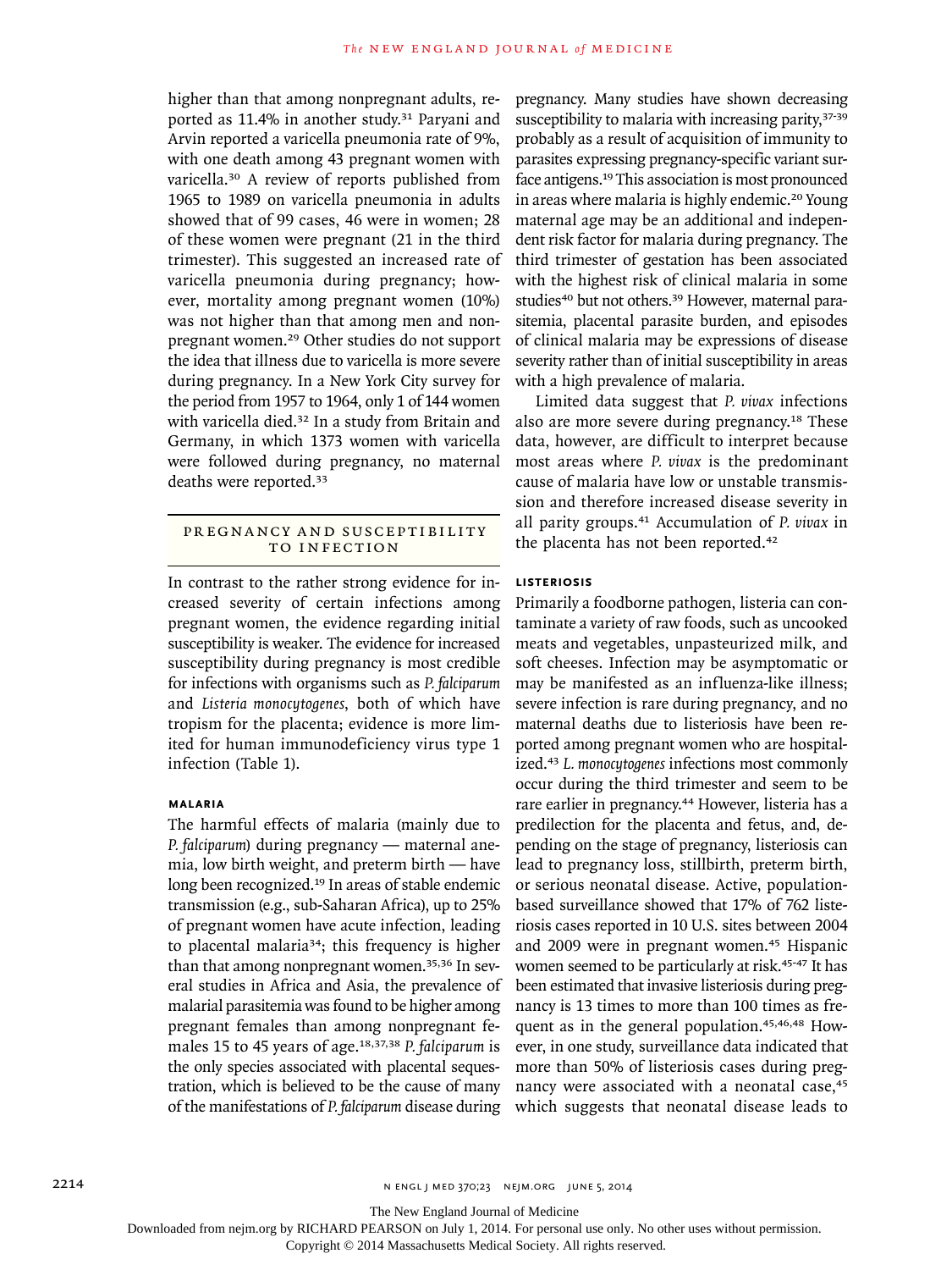recognition of listeria infections during pregnancy in a substantial proportion of cases and may therefore bias estimates of pregnancy-conferred risk.

#### EVOLVING CONCEPTS OF IMMUNOLOGIC ALTERATIONS during Pregnancy

Immunologic alterations during pregnancy may help explain the altered severity of and susceptibility to infectious diseases during pregnancy. As pregnancy progresses, hormone levels change dramatically and are considerably higher than at any other time.49 The interplay between sex hormones and the immune system is complex and multifactorial, and it affects many organ systems (Fig. 1). In humans, estradiol can enhance several aspects of innate immunity and both cell-mediated and humoral adaptive immune responses.<sup>51,52</sup> In general, low estradiol concentrations promote CD4+ type 1 helper T-cell (Th1) responses and cell-mediated immunity, and high estradiol concentrations augment CD4+ type 2 helper T-cell (Th2) responses and humoral immunity.52 Progesterone can suppress the maternal immune response and alter the balance between Th1 and Th2 responses.<sup>49,53,54</sup> Increasing estrogen and progesterone concentrations with advancing pregnancy lead to a reversible thymic involution. The mechanisms of estrogen and progesterone modulation of individual components of the immune system have been extensively studied in vitro but not in humans. There is evidence that aspects of innate immunity (phagocytic activity,  $\alpha$ -defensin expression, and numbers of neutrophils, monocytes, and dendritic cells) are maintained or enhanced during pregnancy, particularly during the second and third trimesters.50,55 Conversely, the number of CD3+ T lymphocytes (both CD4+ and CD8+) decrease during pregnancy<sup>56,57</sup> as do Th1 and Th2 responses to mitogenic or antigenic lymphocyte stimulation.55,58 However, there is limited information on the longitudinal trends of such alterations during pregnancy. Levels of several cytokines are altered: levels of interferon-γ, monocyte chemoattractant protein 1, and eotaxin are decreased in most pregnant women, whereas tumor necrosis factor  $\alpha$ , interleukin-10, and granulocyte colony-stimulating factor levels rise.50 In general, levels of inflammatory cytokines are reduced, whereas levels of cytokines that induce phagocytic-cell recruitment or



**during Pregnancy.**

advanci infections (particularly influenza, malaria, hepatitis E, and herpes simplex virus hepatitis and dissemination) increases with advancing pregnancy. cell, and polymorphonuclear-cell activity are increased.<sup>49,50</sup> The severity of some As pregnancy advances, T-cell activity, natural killer cell activity, and possibly B-cell activity are reduced, whereas  $\alpha$ -defensin levels and monocyte, dendritic-

Title

Pregnancy and Infection

activity increase; these alterations do not necessarily follow a clear Th1 or Th2 phenotype.<sup>50</sup> Regulatory T cells become more numerous.<sup>59</sup>  $\ddot{\phantom{1}}$ 

Several theories have been proposed to explain the immunologic alterations that occur during pregnancy. It was initially thought that pregnancy confers general immunosuppression to ensure tolerance of the semiallogeneic fetus.<sup>60</sup> However, data indicating that fetus-specific cytotoxic T-cell responses can be generated during pregnancy without loss of the fetus,<sup>61</sup> as well as data from studies of pregnant mice showing normal memory T-cell development after lymphocytic choriomeningitis virus infection,<sup>62</sup> contradict the idea of systemic immunosuppression during pregnancy. Adequate immunologic responses to vaccination in pregnant women have been demonstrated in several studies and for several pathogens.<sup>63-66</sup>

n engl j med 370;23 nejm.org june 5, 2014 2215

The New England Journal of Medicine

Downloaded from nejm.org by RICHARD PEARSON on July 1, 2014. For personal use only. No other uses without permission.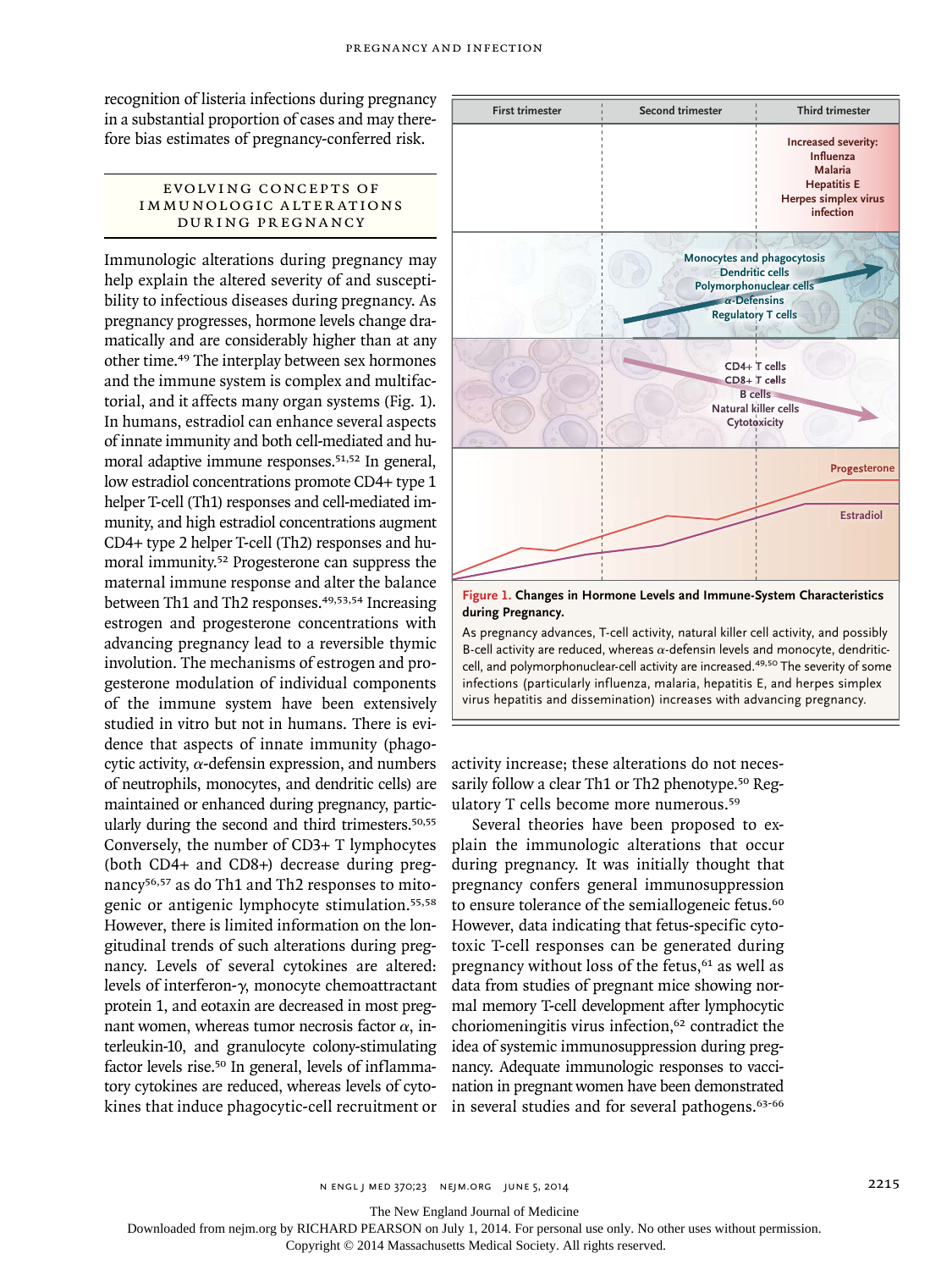The fact that pregnant women do not seem, on the basis of epidemiologic evidence, to be more susceptible to infections in general also contradicts this theory. A more recent theory proposed a shift from Th1 to Th2 immunity during pregnancy.67 Th2 cells stimulate B lymphocytes, increase antibody production, and suppress the cytotoxic T-lymphocyte response, decreasing the robustness of cell-mediated immunity. A shift to Th2 immunity is postulated to be responsible for altered responses to respiratory viral infections or autoantigens during pregnancy and could explain the increased severity of infections such as influenza or coccidioidomycosis, in which cellmediated immunity is important.5,50,68

Elucidation of the immunologic alterations and adaptations that occur during pregnancy suggests that older concepts of pregnancy as a state of systemic immunosuppression are oversimplified. A more useful model may be the view of pregnancy as a modulated immunologic condition, not a state of immunosuppression.50 Decreases in adaptive immunity seen in later stages of pregnancy are consistent with the observed increase in the severity of certain infectious diseases during later pregnancy. Decreases in the numbers and function of CD4+, CD8+, and natural killer cells could affect antiviral, antifungal, or antiparasitic responses and delay clearance of the offending microorganism. However, the increases in innate immunity observed during pregnancy may help to prevent acquisition of infection and thus explain the absence of increased susceptibility to infections.

Furthermore, the placenta is an active immunologic site, capable of interacting with and responding to pathogens. The placental tropism of specific pathogens (e.g., listeria or *P. falciparum*) affects the susceptibility to and severity of certain infectious diseases during pregnancy, as well as pregnancy outcomes.54 Placental infection that elicits the production of inflammatory cytokines may activate the maternal immune system and lead to placental damage and miscarriage or preterm labor.69 Although a viral infection of the placenta that triggers a mild inflammatory response may not terminate the pregnancy, it can activate the maternal immune system or that of the fetus, potentially promoting an inflammatory response that may lead to long-term neurodevelopmental or other sequelae,<sup>70</sup> including diseases in adulthood,<sup>54</sup> in the offspring.

# Future Directions

The evidence of increased susceptibility of pregnant women to infection is rather weak; to adequately address this question, studies need to include nonpregnant age-matched controls, long prospective follow-up periods, and large samples. Even though pregnant women do not seem to be more susceptible than nonpregnant women to initial infection in general, immunologic alterations with advancing pregnancy may impair pathogen clearance, resulting in an increased severity of disease caused by some pathogens. Increased disease severity may also be due to other physiological changes of pregnancy (e.g., decreased lung capacity, urinary stasis, and changes in blood flow). There are many unanswered questions regarding the immunologic changes that occur as pregnancy progresses and the interplay of infection, pregnancy, and the fetus and placenta. The less detrimental effect of malaria in multiparous than in primiparous women could provide insights into disease pathogenesis during pregnancy that could be expanded to other infections, as well as to concepts of autoimmunity in general.

Given the hormonal shifts during pregnancy and the resultant effects on the immune system, efforts to reduce the pathogenesis of infectious and other diseases by modulating the hormonal environment locally or systemically warrant consideration. Approaches that boost pathogen-specific immunity or particular components of the immune system (e.g., alterations in certain cytokines and in regulatory T-cell subsets) may provide new prophylactic and therapeutic pathways. Interfering with the special interactions between some pathogens and the placenta may also offer a potential strategy for prophylaxis or therapy. Vaccination before and during pregnancy, which has proved safe and effective for a number of infectious agents, could one day be expanded to include vaccines against other relevant pathogens, such as HSV, HEV, and malaria parasites. The beneficial effects of maternal vaccination may not be limited to the mother but, by reducing fetal and placental inflammation, may also provide longterm benefits for the child. The education of

The New England Journal of Medicine

Downloaded from nejm.org by RICHARD PEARSON on July 1, 2014. For personal use only. No other uses without permission.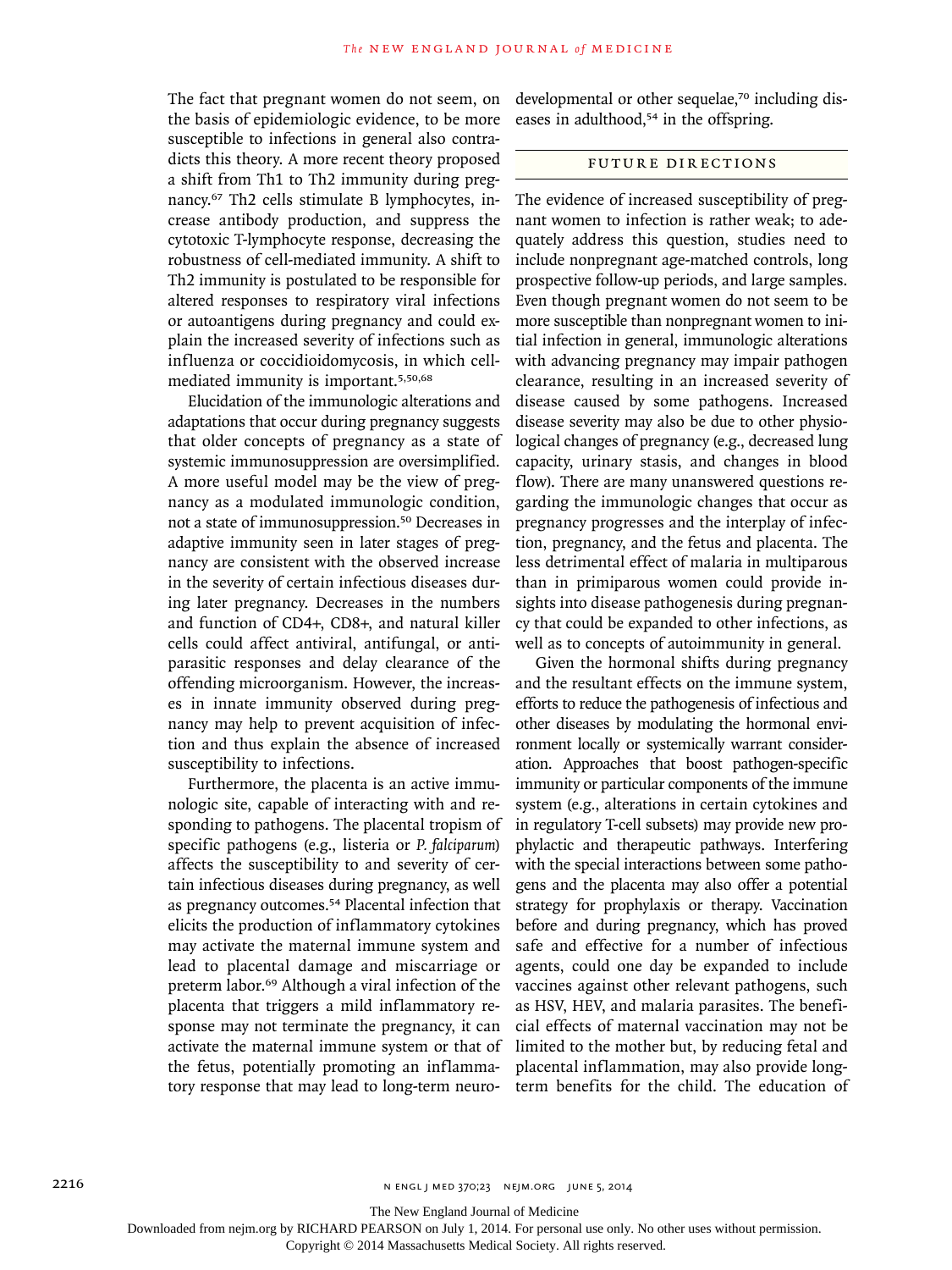pregnant women about prevention of infections and the early identification and appropriate treatment of infectious diseases during pregnancy remain important strategies for protecting maternal and infant health.

The views expressed in this article are those of the authors and do not necessarily represent the official views of the Centers for Disease Control and Prevention.

No potential conflict of interest relevant to this article was reported.

Disclosure forms provided by the authors are available with the full text of this article at NEJM.org.

#### **References**

**1.** Finland M, Dublin TD. Pneumococcic pneumonia complicating pregnancy and the puerperium. JAMA 1939;250:1027-32. **2.** Cervantes-Gonzalez M, Launay O. Pandemic influenza A (H1N1) in pregnant women: impact of early diagnosis and antiviral treatment. Expert Rev Anti Infect Ther 2010;8:981-4.

**3.** Mosby LG, Rasmussen SA, Jamieson DJ. 2009 pandemic influenza A (H1N1) in pregnancy: a systematic review of the literature. Am J Obstet Gynecol 2011;205:10-8. **4.** Siston AM, Rasmussen SA, Honein AM, et. al. Pandemic 2009 influenza A(H1N1) virus illness among pregnant women in the United States. JAMA 2010;303:1517-25. **5.** Jamieson DJ, Theiler RN, Rasmussen

SA. Emerging infections and pregnancy. Emerg Infect Dis 2006;12:1638-43. **6.** Neuzil KM, Reed GW, Mitchel EF,

Simonsen L, Griffin MR. Impact of influenza on acute cardiopulmonary hospitalizations in pregnant women. Am J Epidemiol 1998;148:1094-102.

**7.** Lindsay L, Jackson LA, Savitz DA, et al. Community influenza activity and risk of acute influenza-like illness episodes among healthy unvaccinated pregnant and postpartum women. Am J Epidemiol 2006;163: 838-48.

**8.** Rolland-Harris E, Vachon J, Kropp R, et al. Hospitalization of pregnant women with pandemic A(H1N1) 2009 influenza in Canada. Epidemiol Infect 2012; 140:1316-27.

**9.** Khuroo MS, Kamili S. Aetiology and prognostic factors in acute liver failure in India. J Viral Hepat 2003;10:224-31.

**10.** Kumar A, Beniwal M, Kar P, Sharma JB, Murthy NS. Hepatitis E in pregnancy. Int J Gynaecol Obstet 2004;85:240-4.

**11.** Aggarwal R, Krawczynski K. Hepatitis E: an overview and recent advances in clinical and laboratory research. J Gastroenterol Hepatol 2000;15:9-20.

**12.** Patra S, Kumar A, Trivedi SS, Puri M, Sarin SK. Maternal and fetal outcomes in pregnant women with acute hepatitis E virus infection. Ann Intern Med 2007;147: 28-33.

**13.** Allen RH, Tuomala RE. Herpes simplex virus hepatitis causing acute liver dysfunction and thrombocytopenia in pregnancy. Obstet Gynecol 2005;106:1187-9. **14.** Kang AH, Graves CR. Herpes simplex hepatitis in pregnancy: a case report and review of the literature. Obstet Gynecol Surv 1999;54:463-8.

**15.** Chase RA, Pottage JC Jr, Haber MH, Kistler G, Jensen D, Levin S. Herpes simplex viral hepatitis in adults: two case reports and review of literature. Rev Infect Dis 1987.9.329-33.

**16.** Yaziji H, Hill T, Pitman TC, Cook CR, Schrodt GR. Gestational herpes simplex virus hepatitis. South Med J 1997;90:347-51. **17.** Brown ZA, Vontver LA, Benedetti J, et al. Genital herpes in pregnancy: risk factors associated with recurrences and asymptomatic viral shedding. Am J Obstet Gynecol 1985;153:24-30.

**18.** Rijken MJ, McGready R, Boel ME, et al. Malaria in pregnancy in the Asia-Pacific region. Lancet Infect Dis 2012;12:75-88. **19.** Rogerson SJ. Malaria in pregnancy and the newborn. Adv Exp Med Biol 2010;659: 139-52.

**20.** Menendez C. Malaria during pregnancy. Curr Mol Med 2006;6:269-73.

**21.** van Eijk AM, Ayisi JG, ter Kuile FO, et al. Risk factors for malaria in pregnancy in an urban and peri-urban population in western Kenya. Trans R Soc Trop Med Hyg 2002; 96:586-92.

**22.** Fried M, Duffy PE. Adherence of Plasmodium falciparum to chondroitin sulfate A in the human placenta. Science 1996;272:1502-4.

**23.** Smale LE, Waechter KG. Dissemination of coccidioidomycosis in pregnancy. Am J Obstet Gynecol 1970;107:356-61.

**24.** Vaughan JE, Ramirez H. Coccidioidomycosis as a complication of pregnancy. Calif Med 1951;74:121-5.

**25.** Bercovitch RS, Catanzaro A, Schwartz BS, Pappagianis D, Watts DH, Ampel NM. Coccidioidomycosis during pregnancy: a review and recommendations for management. Clin Infect Dis 2011;53:363-8.

**26.** Wack EE, Ampel NM, Galgiani JN, Bronnimann DA. Coccidioidomycosis during pregnancy: an analysis of ten cases among 47,120 pregnancies. Chest 1988;94: 376-9.

**27.** Caldwell JW, Arsura EL, Kilgore WB, Garcia AL, Reddy V, Johnson RH. Coccidioidomycosis in pregnancy during an epidemic in California. Obstet Gynecol 2000 95:236-9.

**28.** Haake DA, Zakowski PC, Haake DL, Bryson YJ. Early treatment with acyclovir for varicella pneumonia in otherwise healthy adults: retrospective controlled study and review. Rev Infect Dis 1990;12:788- 98.

**29.** Esmonde TF, Herdman G, Anderson G. Chickenpox pneumonia: an association with pregnancy. Thorax 1989;44:812-5.

**30.** Paryani SG, Arvin AM. Intrauterine infection with varicella–zoster virus after maternal varicella. N Engl J Med 1986;314: 1542-6.

**31.** Triebwasser JH, Harris RE, Bryant RE, Rhoades ER. Varicella pneumonia in adults: report of seven cases and a review of literature. Medicine (Baltimore) 1967;46:409-23. **32.** Siegel M. Congenital malformations following chickenpox, measles, mumps, and hepatitis: results of a cohort study. JAMA 1973;226:1521-4.

**33.** Enders G. Varicella-zoster virus infection in pregnancy. Prog Med Virol 1984; 29:166-96.

**34.** Dauby N, Goetghebuer T, Kollmann TR, Levy J, Marchant A. Uninfected but not unaffected: chronic maternal infections during pregnancy, fetal immunity, and susceptibility to postnatal infections. Lancet Infect Dis 2012;12:330-40.

**35.** Gilles HM, Lawson JB, Sibellas M, Voller A, Allan N. Malaria and pregnancy. Trans R Soc Trop Med Hyg 1969;63:1.

**36.** Brabin BJ. An analysis of malaria in pregnancy in Africa. Bull World Health Organ 1983;61:1005-16.

**37.** McGregor IA. Epidemiology, malaria and pregnancy. Am J Trop Med Hyg 1984; 33:517-25.

**38.** Taylor SM, van Eijk AM, Hand CC, et al. Quantification of the burden and consequences of pregnancy-associated malaria in the Democratic Republic of the Congo. J Infect Dis 2011;204:1762-71.

**39.** Bray RS, Anderson MJ. Falciparum malaria and pregnancy. Trans R Soc Trop Med Hyg 1979;73:427-31.

**40.** Adam I, Khamis AH, Elbashir MI. Prevalence and risk factors for Plasmodium falciparum malaria in pregnant women of eastern Sudan. Malar J 2005;4:18.

**41.** Brutus L, Santalla J, Schneider D, Avila JC, Deloron P. Plasmodium vivax malaria during pregnancy, Bolivia. Emerg Infect Dis 2013;19:1605-11.

**42.** Chotivanich K, Udomsangpetch R, Suwanarusk R, et al. Plasmodium vivax adherence to placental glycosaminoglycans. PLoS One 2012;7(4):e34509.

The New England Journal of Medicine

Downloaded from nejm.org by RICHARD PEARSON on July 1, 2014. For personal use only. No other uses without permission.